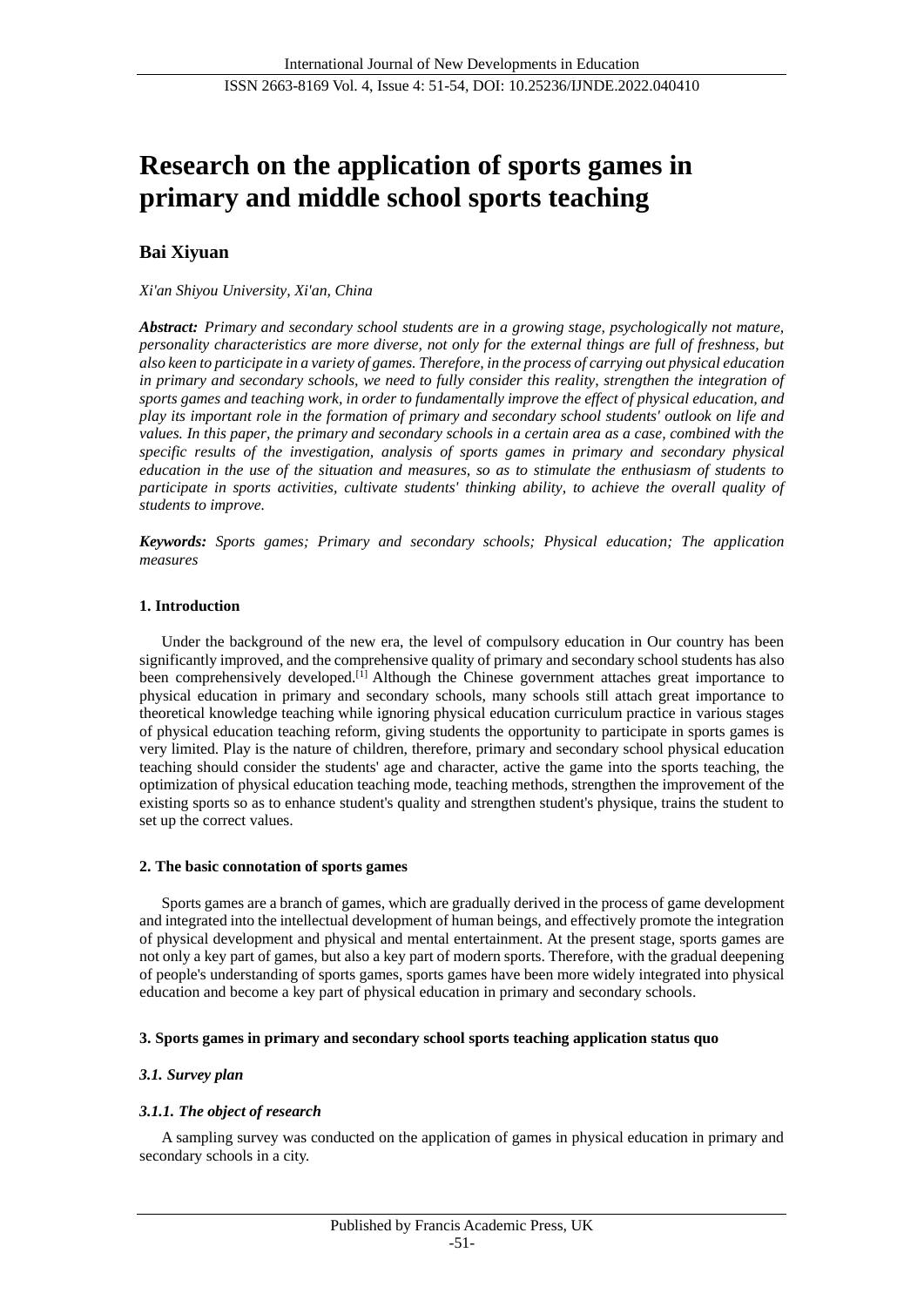## ISSN 2663-8169 Vol. 4, Issue 4: 51-54, DOI: 10.25236/IJNDE.2022.040410

#### *3.1.2. The methods of research*

Document analysis method. In the academic literature database retrieval related to sports games and their application in primary and secondary school teaching, through comprehensive reading and careful analysis, summed up the general rules and innovative views.

Questionnaire survey. In order to better grasp the status quo of sports games in primary and secondary school sports teaching, this paper adopts the form of questionnaire survey. A total of 300 questionnaires were sent out, and 294 were recovered, with a recovery rate of 98%. 268 questionnaires were valid, with an effective rate of 91.2%.

Interview method. Through communication with PE teachers and students in primary and secondary schools in a city, to understand their cognitive level of sports games and their application in primary and secondary school teaching, and according to their exposition, systematic induction, analysis and summary.

#### *3.2. The results of the survey*

#### *3.2.1. Current situation of physical education curriculum in primary and secondary schools*

At the present stage of the city's primary and secondary school sports teaching, the use of sports game teaching method is not very extensive, teachers generally do not pay attention to sports games, the choice of games is not scientific and reasonable.

First, the proportion of sports game courses. At the present stage, the proportion of sports game teaching can occupy 1/3 of all teaching methods, and sometimes can reach more than half, while the average proportion of sports game teaching often used by primary and secondary school teachers is 31%. According to these data, although most teachers still pay more attention to the use of games in primary and secondary school sports teaching, there is still a lot of room for improvement.

Second, the value of sports games. In primary and middle school sports teaching, the use of game mode plays a very key role in improving students' comprehensive quality. In general, in the physical education teaching of primary and secondary schools, teachers mainly carry out pre-class preparation through sports games, so as to achieve the effect of pre-class warm-up and stimulate students' enthusiasm for learning physical education courses. The use of elementary school physical education teachers in proportion to the game to increase the cohesion of team occupies 37.5%, compared with 35% for "to concentrate the students", which can reflect, in the elementary school sports teaching to strengthen the use of gameplay, able to actively promote the students' attention, strengthen the collective cohesion of sports teaching. Middle school PE teachers can also use sports games to optimize sports skills and movements to stimulate students to participate in sports activities.

### *3.2.2. Factors affecting sports game teaching*

First, sports games. Sports teaching of primary and secondary schools there are many factors influencing the effect of game teaching in one of the most critical is the game project, the choice of primary and secondary school teachers about the time section about 18 hours a week, but due to limited the size of the primary and secondary schools, teachers teaching grade span is big, so the choice of a game project virtually increased preparing quota, This requires teachers to consult more professional books or materials to ensure the quality of teaching.

Second, class time is limited. Primary and secondary schools teaching time limit in 45 minutes, this is mainly because the age of the students is still small, disposition lively good move, if the time is too long will inevitably lead to teaching effect cannot be guaranteed, this requires teachers to grasp the teaching time actively, strengthen the grasp of the teaching content, improve the effect of classroom teaching by time control. In addition, different students have different acceptance ability, so PE teachers should pay attention to the time limit when choosing games, and avoid the compression of sports knowledge and skills training time because of the long game time.

Third, the characteristics of students themselves. The age of primary school students is usually between 7 and 12 years old, and the development of various organs of their bodies is not very mature, so they cannot guarantee their concentration and effectively control their own behaviors. Therefore, the selection of games should consider the characteristics of students. High school students have fast conversion of excitation and inhibition of nervous system and strong personality, so they cannot scientifically estimate their own ability. Teachers should take these factors into consideration when choosing games.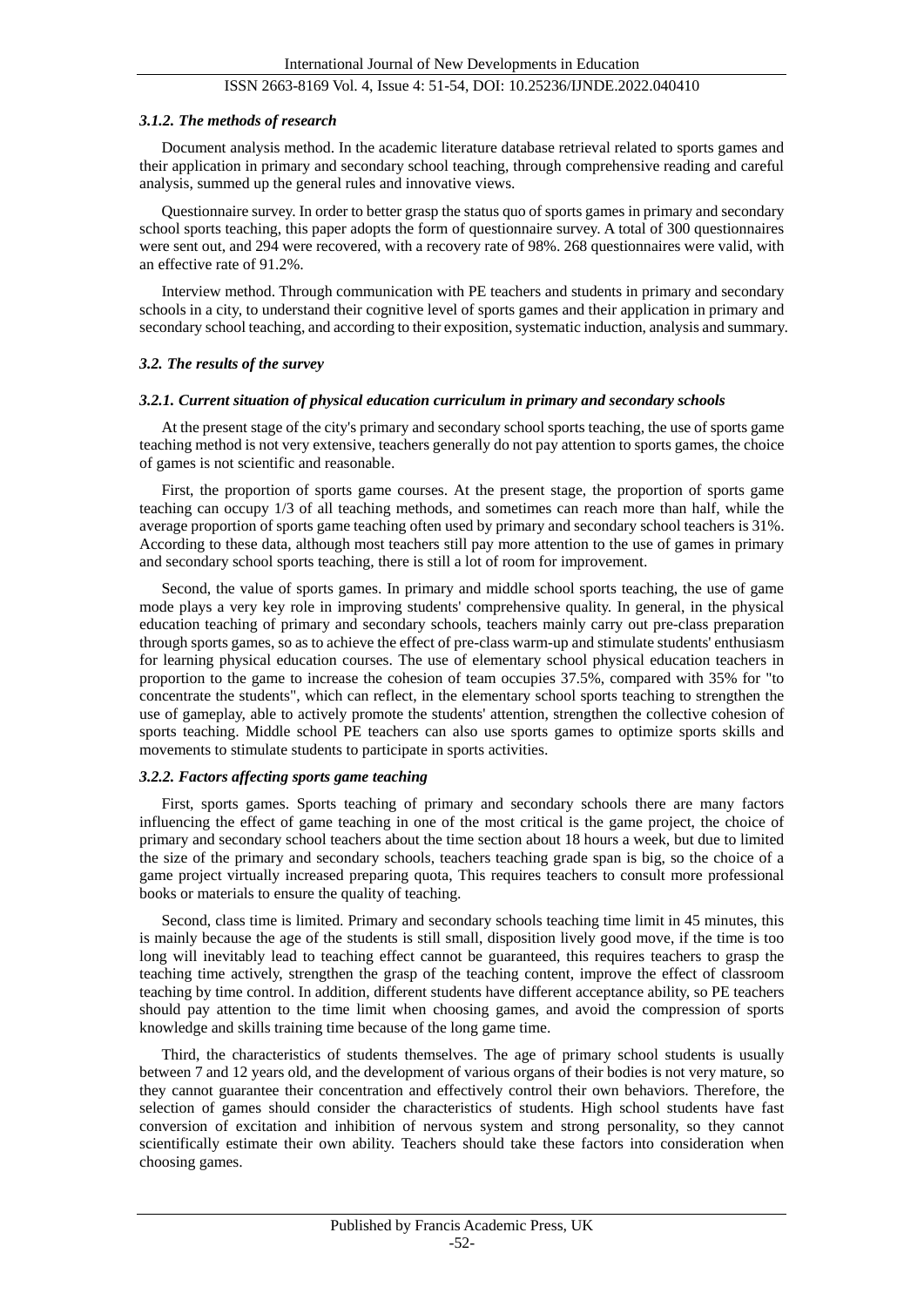## ISSN 2663-8169 Vol. 4, Issue 4: 51-54, DOI: 10.25236/IJNDE.2022.040410

#### **4. Sports games in primary and middle school sports teaching application measures**

Based on the current background of the new era, the application measures of sports games in primary and secondary school physical education can be carried out from three aspects: updating teachers' ideas, diversifying game methods and optimizing teaching evaluation.

#### *4.1. Renewing teachers' ideas*

In the physical education teaching of primary and secondary schools, the quality and concept of teachers have a great influence on the development of students, so for the training of teachers' team, we should pay attention to the renewal of teaching concept.[2] First of all, teachers should start from the actual situation of the school, by inviting professional game physical education personnel, enhance the training of teachers' game teaching ability, let teachers actively update the concept of game teaching, optimize their skills, and realize the improvement of teachers' comprehensive quality. Secondly, the concept of physical education teaching group should be updated to collect the development status of game teaching scientifically, so that physical education teachers can analyze the shortcomings of their own teaching through the analysis of data, so as to ensure that the teaching concept of teachers can meet the quality requirements of game teaching.

#### *4.2. Multiple ways to Play*

In sports teaching of primary and secondary schools, to better use of the implementation of the game teaching method, to full advantage of the characteristics of students' active and curious, detailed analysis of the psychological characteristics of students, to strengthen the optimization and update of game teaching method, to develop a game after all repeated will reduce the enthusiasm of students learning, which requires the teacher's teaching, the characteristics of the students as the basis, Strengthen the diversified game method is the use of different active updating the game, let the students to always maintain a fresh game teaching, with a curious mind should go to participate in sports game, improve the enthusiasm of students learning game, let the students can actively participate in the middle and primary school sports knowledge learning, let the sports knowledge to promote the growth of the students.[3] At the same time, teachers can also let students participate in the arrangement of the game, and can also integrate the game improvement suggestions put forward by students into the game, so that students can fully realize the importance of game participation, so as to devote their own attention to the study of physical education courses, and promote the improvement of physical education teaching learning efficiency. When setting the game participation mode, teachers also need to optimize the game participation form and improve the degree of cooperation of students. For example: in the game setting, the teacher should carry out a questionnaire survey in the student group, through the questionnaire to understand the needs of students and game participation bias, and then take this as the basis for the sports game setting. For example, in order to better achieve the purpose of training students' reaction ability, teachers can design a "sticker" game, and the rules of the game should be set in line with students' learning needs. In this game, students need all round into double circle, and then keep a certain distance and interval, two of the students is the starting of a student who was chasing people, another student being chased, once back to the man who met being chased, be a role reversal, the process, students can also replace at any time of different students, effectively promote the students' ability to run, Let the students get leg strength exercise, more flexible show their limbs. For example, when teachers carry out running games, they can first let students carry out warm-up training. If students think this process is boring, teachers should properly use games to increase the fun of training and enrich the content of physical education.[4]

## *4.3. Optimizing teaching evaluation*

In primary and middle school physical education, the creation of teaching evaluation mechanism can effectively reflect the actual situation of teaching, so as to provide effective reference for students' teaching optimization. In this process, teaching objectives can be taken as the basis for corresponding innovation and optimization of teaching evaluation mechanism to optimize the whole teaching process. To optimize teaching evaluation, students and teachers can be introduced into the way of mutual evaluation, so as to ensure the authenticity and comprehensiveness of teaching evaluation, and effectively play the role of teaching evaluation. Such as: In organize students to participate in "relay" badminton game, the teacher can organize the students to stand in two columns, then have a student service, other students passing the relay, according to each student passing speed and motion of teacher evaluation,